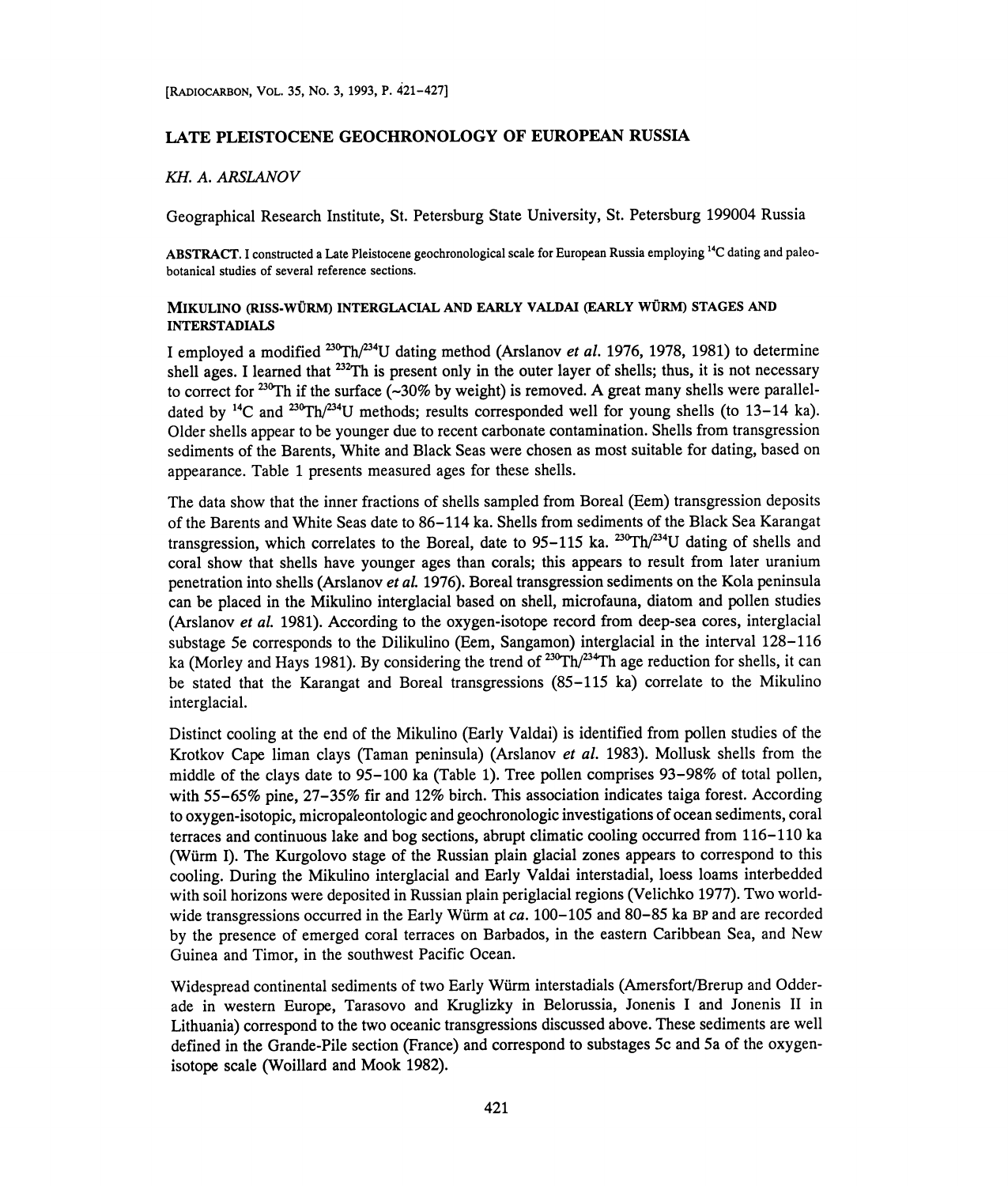## 422 Kh. A. Arslanov

| Laboratory     |                    |                                                                                                                                                                      |  |
|----------------|--------------------|----------------------------------------------------------------------------------------------------------------------------------------------------------------------|--|
| number         | Age                | Mollusk species and location                                                                                                                                         |  |
| LU-455B        | $97,000 \pm 4000$  | Cyprina islandica from the section base, Svjatonossky gulf, Kola<br>peninsula                                                                                        |  |
| LU-452A        | $102,000 \pm 4000$ | Astarta borealis from the Malaja                                                                                                                                     |  |
| LU-452B        | $114,000 \pm 4000$ | Kachovka exposure, Kola peninsula                                                                                                                                    |  |
| LU-464A        | $85,500 \pm 3200$  | Cyprina islandica from the exposure                                                                                                                                  |  |
| LU-464B        | $86,000 \pm 3900$  | On Chapoma River, Kola peninsula                                                                                                                                     |  |
| <b>LU-808A</b> | $129,400 \pm 4900$ | Cardium edule from the marine sediments of Maly Kut section, Taman<br>peninsula                                                                                      |  |
| <b>LU-808B</b> | $115,000 \pm 3100$ | Same as above                                                                                                                                                        |  |
| LU-805A        | $125,000 \pm 5000$ | Paphia senessens from the middle part of the marine sediments of                                                                                                     |  |
| LU-805B        | $102,290 \pm 3200$ | Eltigen section, eastern coast of Kerch strait<br>Paphia senessens from the middle part of the marine sediments of<br>Eltigen section, eastern coast of Kerch strait |  |
| LU-802A        | $90,600 \pm 3100$  | Cardium tuberculatum from the same layer                                                                                                                             |  |
| $LU-802B$      | $107,400 \pm 3800$ | Cardium tuberculatum from the same layer                                                                                                                             |  |
| LU-804-1A      | $88,900 \pm 2200$  | Cardium edule from the Krotkov cape section, western part of Taman                                                                                                   |  |
|                |                    | peninsula                                                                                                                                                            |  |
| LU-804-1B      | $98,000 \pm 2400$  | Same as above                                                                                                                                                        |  |
| LU-804-2A      | $98,900 \pm 2200$  | Same as above                                                                                                                                                        |  |
| LU-804-2B      | $100,500 \pm 2100$ | Same as above                                                                                                                                                        |  |

TABLE 1. <sup>230</sup>Th/<sup>234</sup>U Ages of Marine Mollusk Shells from Barents, White and Black Sea Transgression Sediments ( $A =$  outer fraction,  $B =$  inner fraction)

Early Valdai interstadials followed the main Early Valdai (Würm) glacial stage. This interstadial (isotopic stage 4) ranges from 72-58 ka (Morley and Hays 1981); the polar front migrated south to 45°N latitude (Ruddiman and McIntire 1977). Scandinavian ice sheets expanded south to ~60°N latitude only during this stage; southernmost Sweden (Sconia) was not affected by Würm glaciation earlier than 21 ka (Berglund and Lagerlund 1981).

Early Valdai sediments were studied in the following sections: Shestichino in the Jaroslavi region, Kileshino (near Selizharovo) in the Tver region and Migovo (near Grodno) in Belorussia. According to paleobotanical data (F. J. Velichkevich and E. A. Spiridonova), these sediments deposited in tundra and tundra-forest conditions date to >47-49 ka (Arslanov 1975; Spiridonova et al. 1981). To date, the Early Valdai (Visla) glacial moraine cannot be identified on the Russian plain, nor over much of western Europe.

## THE MIDDLE VALDAI NON-GLACIAL INTERVAL

The interval between Early and Late Valdai glaciation includes the Middle Valdai interstadial complex (mega-interstadial), which contained warming and cooling phases. 14C dating of plant remains shows that the Middle Valdai (Würm, Visla) mega-interstadial continued from 58-60 to 25 ka (Arslanov 1975; Woillard and Mook 1982), and according to the oxygen-istope scale, from 27 to 58 ka (Morley and Hays 1981).

Data from 31 Middle Valdai sediment sections are listed in Table 2, and include only those studied by palynological or paleocarpological methods. The oldest date was determined for the Rokai section near Kaunas: 52 ka  $\pm$  1.69 ka. Pollen data indicate that tundra-forest vegetation expanded at this time (Gajgalas et al. 1987).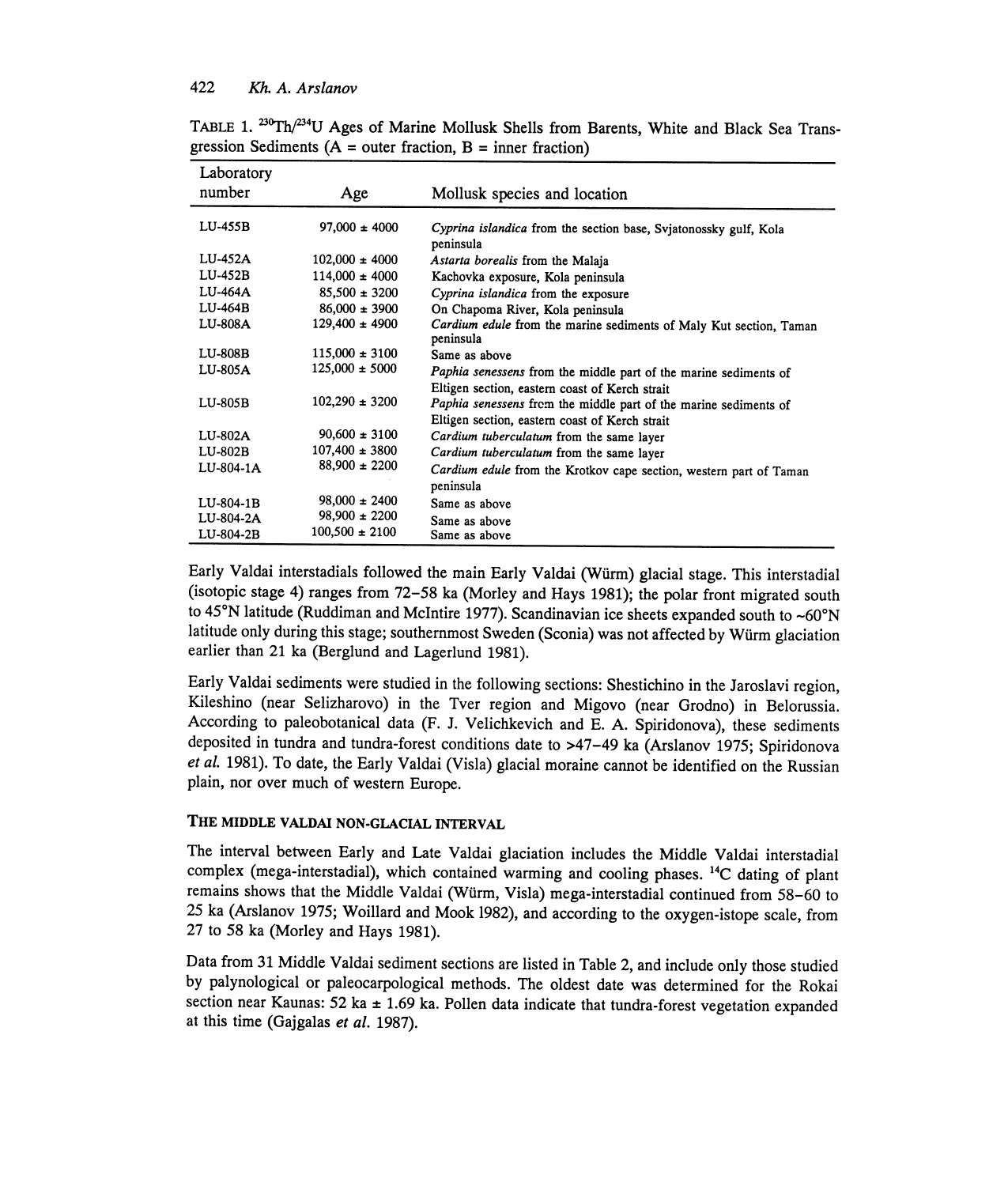| Lab no.       | $14C$ age (BP)    | Section location, sample material, depth                                   |  |
|---------------|-------------------|----------------------------------------------------------------------------|--|
| <b>LU-28C</b> | $25,440 \pm 270$  | Dunaevo, Lovat River basin, peat from 6.4 m                                |  |
| $LU-28B$      | $25,600 \pm 360$  | Dunaevo, Lovat River basin, peat from 6.4 m                                |  |
| LU-1237       | $26,980 \pm 590$  | Njom, Vychegda river basin, peat from 5.2 m                                |  |
| LU-105        | $28,170 \pm 750$  | Belorussia; plant detritus                                                 |  |
| LU-646        | $29,080 \pm 580$  | Novomonchalovo, near t. Rzhev, Tver region, wood                           |  |
| LU-107        | $31,470 \pm 590$  | Shenskoje, at Kesma River, Tver region, wood from 4.5 m                    |  |
| LU-339        | $32,650 \pm 720$  | Shenskoje, Kesma river exposure, Tver region, borehole, peat from 9.7-10 m |  |
| LU-1319       | $31,100 \pm 730$  | Mamyl, Pechora River, Komi Republic, peat from 13 m                        |  |
| LU-159        | $32,260 \pm 730$  | Lejasziemes, Gauja River, Latvia, plant detritus from upper layer          |  |
| LU-311        | $34,500 \pm 790$  | Lejasziemes, Gauja River, Latvia, plant detritus from lower layer          |  |
| LU-1633       | $33,460 \pm 1060$ | Birzhai, Lithuania, borehole                                               |  |
| LU-1149A      | $33,100 \pm 850$  | Michalinovo, near Vitehsk, Belorussia, plant detritus, coarse fraction     |  |
| LU-1149B      | $34,040 \pm 350$  | Michalinovo, near Vitehsk, Belorussia, plant detritus, fine fraction       |  |
| LU-645        | $33,690 \pm 360$  | Novomonchalovo, near t. Rzev, Tver region, wood                            |  |
| $LU-513A$     | $33,520 \pm 470$  | Sozva River, Lower Pechora basin, peat, insoluble fraction                 |  |
| $LU-513B$     | 34,540 ± 1570     | Same sample, soluble (in 2% NaOH) fraction                                 |  |
| $LU-92A$      | $36,400 \pm 800$  | Shapurovo, near Surazh, Belorussia, peat                                   |  |
| LU-1620       | $36,360 \pm 1300$ | Shapurovo, near Surazh, Belorussia, peat                                   |  |
| LU-98         | $37,960 \pm 1000$ | Sloboda, near Surazh, Belorussia, peat                                     |  |
| LU-150        | $37,200 \pm 910$  | Vjazynka, 30 km NW from Minsk, peat                                        |  |
| LU-599        | $38,230 \pm 240$  | Dzhiguta, near Sukhumi, wood from 1.75-1.90 m                              |  |
| LU-512A       | 38,670 ± 870      | Tyrybei, Hvostovaja River, Lower Pechora basin, peat, insoluble fraction   |  |
| $LU-512B$     | 39,840 ± 570      | Tyrybei, Hvostovaja River, Lower Pechora basin, peat, soluble fraction     |  |
| LU-588        | 39,170 ± 470      | Kyltovka, Vychegda River basin, Komi ASSR., wood from 4.7-4.9 m            |  |
| LU-63         | $39,800 \pm 800$  | Grazhdansky prospect borehole, N Leningrad, peat                           |  |
| LU-22         | $40,380 \pm 800$  | Grazhdansky prospect borehole, N Leningrad, peat                           |  |
| $LU-15A$      | 40,490 ± 870      | Kashin, Tver region, coarse fraction                                       |  |
| $LU-15B$      | $41,700 \pm 730$  | Same sample, fine fraction                                                 |  |
| LU-550        | 40,650 ± 790      | Shapkino II, Shapkina River, lower Pechora basin, peat                     |  |
| $LU-517B$     | 40,860 ± 1260     | Shapkino II, Shapkina River, lower Pechora basin, peat                     |  |
| LU-94         | $40,800 \pm 1900$ | Suchona near v. Selische, Vologda region, peat from 20.0–20.2 m            |  |
| LU-93         | $41,100 \pm 1500$ | Same borehole, peat from 19.75-20.0 m                                      |  |
| LU-632        | $41,810 \pm 600$  | Kileshino, near Selizharovo, Tver region, wood                             |  |
| LU-648        | $41,200 \pm 710$  | Dzhiguta, near Sukhumi, wood from 3.7–3.9 m                                |  |
| LU-647A       | $42,760 \pm 660$  | Dzhiguta, near Sukhumi, wood from 4.7-4.8 m                                |  |
| LU-606        | $44,130 \pm 630$  | Dzhiguta, near Sukhumi, wood from 5.0-5.1 m                                |  |
| LU-181        | $41,290 \pm 320$  | Dolgopolka, near Tutaev, Jaroslavl region, wood                            |  |
| LU-533        | 42,810 ± 1200     | Urdjuga, Malozemelskaja tundra, peat                                       |  |
| LU-519        | $42,660 \pm 970$  | Shapkina I, Shapkina River, lower Pechora basin, peat                      |  |
| LU-596        | $43,300 \pm 780$  | Vaskelovo, near Leningrad, peat                                            |  |
| LU-1053       | 43,440 ± 1460     | Jula, Pinega river basin, Arkhangelsk region, peat                         |  |
| LU-1262       | $45,000 \pm 1150$ | Same exposure, wood                                                        |  |
| LU-1206       | $45,210 \pm 1430$ | Juizh, North Dvina basin, Arkhangelsk region, peat                         |  |
| LU-673        | 45,770 ± 1160     | Chernaja Rechka, near Leningrad, peat from 2.8 m                           |  |
| LU-164        | $46,030 \pm 1710$ | Krasnaja Gorka, Dneiper River, Belorussia, peat from 6-7 cm top peat layer |  |
| LU-186        | $46,770 \pm 830$  | Krasnaja Gorka, Dneiper River, Belorussia, peat from 12-15 cm              |  |
| LU-133        | $45,260 \pm 800$  | Krasnaja Gorka, Dneiper River, Belorussia, peat from 18-21 cm              |  |
| LU-624        | $46,880 \pm 1270$ | Bor, exposure on Lower Pechora, peat                                       |  |
| LU-674        | 47,410 ± 1270     | Chernaja River, Bolshezemelskaja tundra, wood                              |  |
| LU-566        | $47,520 \pm 1000$ | Kyltovka, Vychegda River basin, wood from 11.1-11.3 m                      |  |
| LU-601        | $47,320 \pm 1050$ | Dzhiguta, near Sukhumi, wood from 5.85–5.95 m                              |  |
| LU-1438       | $52,000 \pm 1690$ | Rokaj, near Kaunas, Lithuania, wood                                        |  |

TABLE 2.14C Dates of Organic Remnants from Middle Valdai Sediments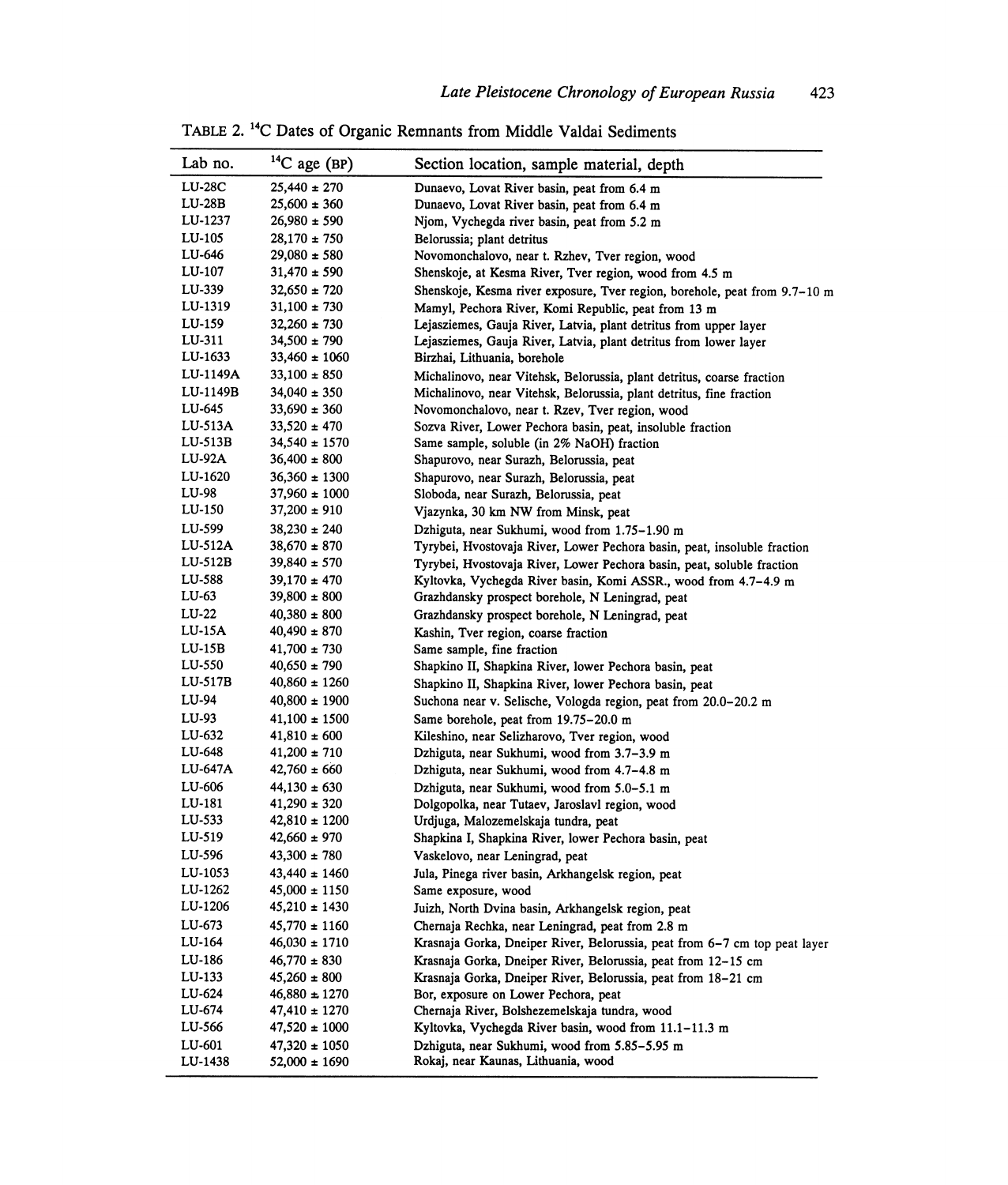## 424 Kh. A. Arslanov

At 48-45 ka BP, climatic conditions in the northeastern Russian plain (North Dvina, Vychegda and Pechora basins) were similar to the present (Arslanov *et al.* 1980b, 1984). From 45–42 ka, cooling had set in. A grass community of wormwoods and a yernik-tundra were widespread at the time. Later, between 42.5 ka and 38 ka, warming occurred and forest vegetation appeared (Arslanov et a!. 1980b).

Two warming phases can be distinguished during the Middle Valdai. The first, the Krasnogorsky (Rokai) and "Grazhdansky prospect" interstadials, occurred in the interval, 52 ka-36 ka. Cooling occurred at 45 ka-42.5 ka on the northeastern Russian plain. The second Middle Valdai warming, the Dunaevo interstadial (Brjansk interval in periglacial regions) took place from 32 ka-25 ka. The Lejasziemes cooling interval (36 ka-32 ka) divided these two warm phases. At the cooling maximum, 34 ka-33 ka, grass tundra was present in Latvia (Lejasziemes), in northeastern Belorussia (Michalinovo) and in the Lower Pechora basin (Soz'va) (Arslanov *et al.* 1980b, 1981; Yoznjachuk et al. 1981). This major northern hemisphere cooling was noted in western Europe (between the Denekamp and Hengello interstadials) in Siberia (Konoshelsk climatic deterioration) and in North America (Cherrytry glacial stage).

During the Dunaevo interstadial on the Russian plain, birch-pine and fir-pine forests dominated in the northeast (Dunaevo), central (Shenskoje, Novomongolovo) and northwest regions (Spiridonova et al. 1981). The three climatic phases, interstadial "Grazhdansky prospect" (45 ka-36 ka), Lejasziemes cooling (36 ka-32 ka) and Dunaevo interstadial (32 ka-25 ka), are comparable to three climatic phases in Siberia, western Europe and North America during the same period. These phases also correspond to oxygen-isotope stage 3 (Arslanov 1975).

Abrupt Middle Valdai warming was observed in middle and high latitudes from west to east (Arslanov 1975). During its optimum (48 ka-45 ka and 42 ka-39 ka), low bush-tundra dominated in regions adjoining the Atlantic Ocean and North Sea; forest tundra was present near the northern taiga border, in Belorussia, and a northern taiga was present in northwestern and central regions of the Russian plain. Taiga forests similar to recent ones spread north of the Dvina River and Vychegda basin. Discontinuous fir-pine-birch forests of the northern Pechora basin are expanded to the Barents Sea coast, farther north than at present.

From 48 ka to 45 ka, the forest formation (Shapkino I, II, Sozva, Ghernaja River, Urduga, Tarubei sections) was distributed on the area of recent forest tundra, Bolszezemelskaja and Alozemelskaja (Arslanov et al. 1980b). Obviously, Middle Valdai optima were typical interstadial stages in western and central regions of the Russian Plain. The interglacial is termed the Kargino in Siberia. A mirror-like situation was observed in Canada (Lamb 1977). Thus, Europe and eastern North America were under cold climatic conditions in the Middle Würm. This could be a result of 1) the close proximity of the Laurentian and Scandian continental ice sheets; 2) a warm current, the Gulf Stream, circulated no farther than 55°N (Ruddiman and McIntire 1977), causing cooling in western Europe and in the western part of the Russian plain. Regions distant from the Laurentian and Scandian ice sheets and from the cold Atlantic Ocean (northeastern Russian Plain, Siberia, central and western Canada) were under interglacial climatic conditions in the Middle Wurm. This was probably caused by high summer insolation in the high latitudes at 55-40 ka. The degree of insolation was just below that during the Mikulino interglacial and Holocene optimum (Arslanov 1975, 1982). Comparison of climatic-geochronologic data for two sections, Chernaja near the Barents Sea and Dziguta near Sukhumi, revealed that the Chernaja area had a coniferous forest with small birch admixture at 47 ka (Middle Valdai optimum) instead of recent forest-tundra. At the same time, silver fir and spruce forest with beech admixture dominated in the Sukhumi region; such vegetation can be observed now at  $\geq 1200$  m asl (Arslanov *et al.* 1980a).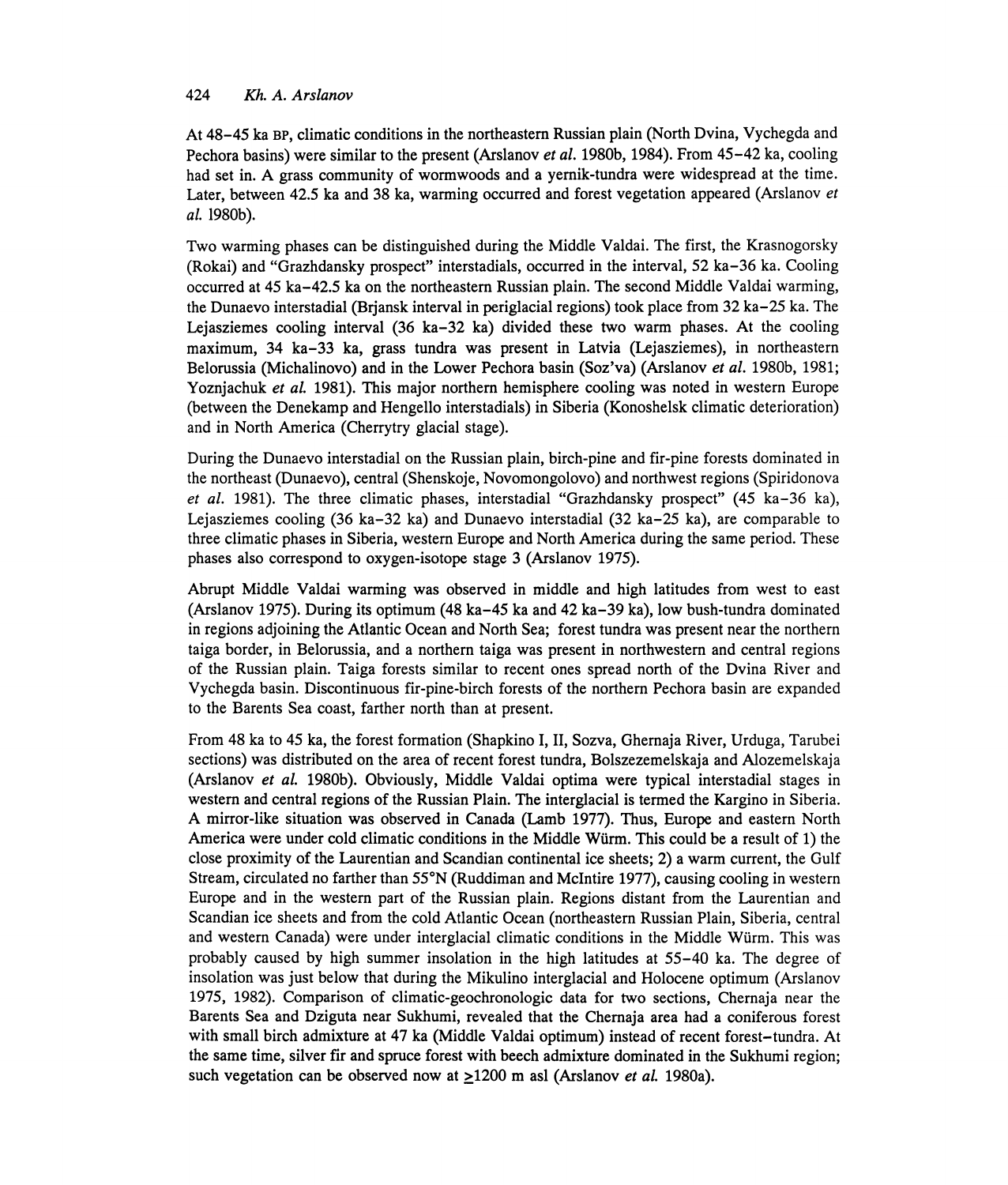#### LATE VALDAI GLACIAL STAGE AND DEGLACIATION

The Valdai glacial maximum has not been definitely dated. Some scientists believe the Early Valdai stage to be the maximum. I believe that the maximum occurred in the Late Valdai, based on <sup>14</sup>C dates from organic remains from sediments overlain by moraine deposits of the glacial maximum from western Belorussia to the Pechora basin. Table 3 shows data for eight sections. Other results suggest that submoraine organic layers formed during the Middle Valdai non-glacial interval. There appear to be no Middle Valdai glacial intervals in western Europe nor on the Russian plain, so the Middle Valdai age of submoraine sediments indicates that overlying glacial sediments were deposited during Late Valdai glaciation. This conclusion is supported by oxygen-isotopic data, with the maximum southward drift of the polar front at 17 ka-18 ka and by

| Lab no.     | Age                 | Section location, sample material                                       |  |
|-------------|---------------------|-------------------------------------------------------------------------|--|
| LU-616A     | $16,650 \pm 150$    | Rubezhniza, 7 km SE of Liosno, Belorussia, plant detritus               |  |
| $LU-616B$   | $19,270 \pm 770$    | Same sample, soluble (in 2% NaOH) fraction                              |  |
| LU-1148A    | $16,950 \pm 120$    | Chizhovka, Dubrovno region, near Vitebsk, plant detritus                |  |
| LU-1148C    | $16,540 \pm 150$    | Same sample, soluble fraction                                           |  |
| LU-95A      | $17,700 \pm 170$    | Drichaluki, 2.5 km N of Surazh, Belorussia, plant detritus, upper layer |  |
| LU-96       | $18.370 \pm 180$    | Drichaluki, plant detritus, middle layer                                |  |
| LU-1756     | $19,780 \pm 150$    | Drichaluki, plant detritus, middle layer                                |  |
| LU-1810     | $17,430 \pm 1780$   | Drichaluki, arcto-boreal plants                                         |  |
| LU-1619     | $24,690 \pm 370$    | Drichaluki, plant detritus, lower layer                                 |  |
| LU-1618     | $21,110 \pm 590$    | Drichaluki, plant detritus, lower layer, arcto-boreal                   |  |
| LU-615A     | $21,080 \pm 340$    | Kasplane, 5 km from Surazh, plant detritus                              |  |
| $LU-615B$   | $19,550 \pm 190$    | Same sample, soluble fraction                                           |  |
| LU-91       | $22,500 \pm 210$    | Shapurovo, 3 km SE of Surazh, plant detritus from 1.8 m                 |  |
| $LU-18B$    | $21,410 \pm 150$    | Puchka, near v. Pokrovskoje, Kubenskoje Lake basin, Vologda region,     |  |
|             |                     | peat and wood from 6.2 m                                                |  |
| LU-18A      | $21,880 \pm 110$    | Same sample, cellulose                                                  |  |
| LU-90A      | $25,100 \pm 240$    | Gozha, 13 km N of Grodno, Neman River, peat, fraction ≥1 mm             |  |
| $LU-90B$    | $24,860 \pm 230$    | Same sample, fraction $\leq 1$ mm                                       |  |
| LU-1616A    | $26,610 \pm 220$    | Irkhino, western bank of Kubenskoje lake, Vologda region, peat          |  |
| LU-1616B    | $32,090 \pm 450$    | Same layer, wood                                                        |  |
| LU-1149A    | $33,100 \pm 850$    | Mikhalinovo, 8 km SW of Liosno, Belorussia, plant detritus, fraction    |  |
|             |                     | $\geq 0.25$ mm                                                          |  |
| LU-1149B    | $34,040 \pm 350$    | Same sample, fraction $\leq 0.25$ mm                                    |  |
| LU-1257     | $34,030 \pm 810$    | Tomasha, Tomasha river, 3.6 km from the mouth, Arkhangelsk, gyttja      |  |
| LU-399      | $38,900 \pm 480$    | Kileshino, 4 km N of Selizharovo, Tver region, wood from peat lens in   |  |
|             |                     | moraine                                                                 |  |
| LU-525      | $39,610 \pm 490$    | Kileshino, wood from peat lens in moraine                               |  |
| LU-527      | $46,670 \pm 910$    | Same exposure, wood from moraine                                        |  |
| LU-632      | $41,810 \pm 600$    | Same section, wood under sand, with gravel and boulder                  |  |
| LU-513A     | $33,520 \pm 470$    | Sozva-1, Sozva river, tributary of the Pechora River, peat under limno- |  |
|             |                     | glacial sediments                                                       |  |
| LU-1113     | $40,680 \pm 1180$   | Sozva-2, the section at the same locality, peat under moraine           |  |
| LU-533      | $42,810 \pm 1200$   | Urdjuga, Sula River basin, Pechora tributary, peat under moraine        |  |
| $(5$ dates) | $40,650 \pm 790$ to | Shapkina I, II, Shapkina River, Lower Pechora basin; peat under moraine |  |
|             | 45.280 ± 1200       |                                                                         |  |

TABLE 3.14C Ages of Valdai Submoraine Organic Sediments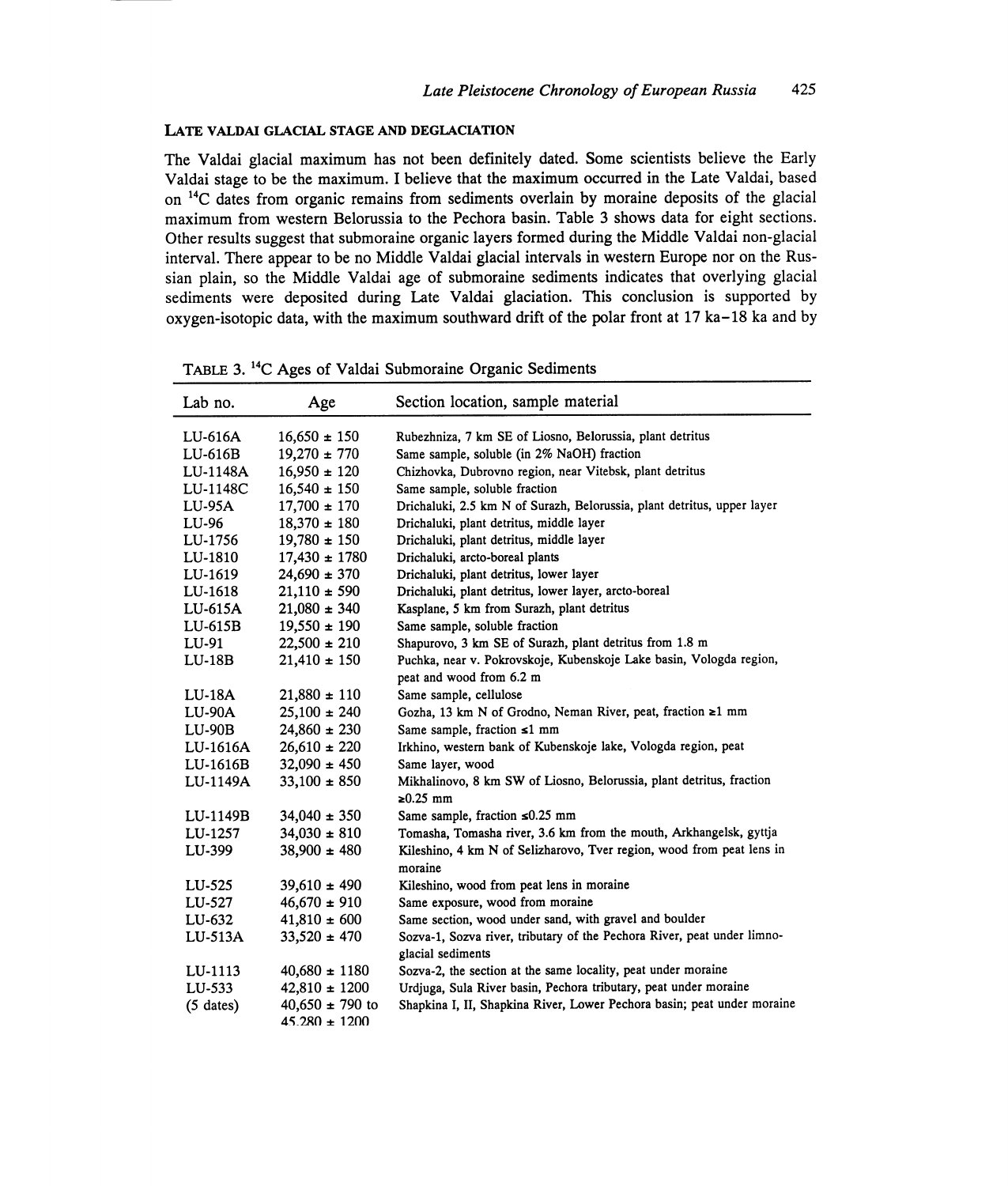## 426 Kh. A. Arslanov

CLIMAP data on the maximum distribution of the Laurentian and Scandian ice sheets at 18 ka-20 ka (Belenger 1982; CLIMAP 1975, 1985).

Short-term warming occurred after the Late Pleistocene glacial maximum (Arslanov 1975). Organic sediments correlated with the interval mentioned above have not been identified on the Russian plain. This phase was followed by abrupt cooling 16.5-15 ka; morainal Veps-stage sediments formed on the Russian plain at this time. Events following the second glacial maximum are established: Raunis, Bulling, Allerod, divided by Oldest, Older, and Younger Dryas cooling. Recently, two new Raunis interstadial sections were studied in Latvia: Burzava and Jidumnicki (Arslanov et al. 1981). Interstadial peat dates to 13 ka.

#### **CONCLUSION**

Table 4 presents the Late Pleistocene time scale for European Russia. Names of interstadials and cooling phases correspond to the names of sections where they were first studied (Dunzaevo, Lejasziemes, Michalinovo, "Grazhdansky prospect", Shapkina, Krasnaja Gorka, Shestichino, Jonenis I, II, Tosno).

| Climatic-geochronologic subdivision         | Age $(x 10^3)$ BP | Oxygen isotope stage |
|---------------------------------------------|-------------------|----------------------|
| Holocene                                    | $10.0 - 0$        | 1                    |
| Valdai glaciation                           |                   |                      |
| Late Valdai stages and interstadials        |                   |                      |
| Younger Dryas                               | $11.0 - 10.0$     | 2                    |
| Allerød                                     | $11.8 - 11.0$     | 2                    |
| Older Dryas                                 | $12.0 - 11.8$     | $\overline{c}$       |
| Bølling                                     | $12.4 - 12.0$     | 2                    |
| Oldest Dryas                                | $12.4 - 13.0$     | $\overline{c}$       |
| Raunis interstadial                         | $13.7 - 13.0$     | $\overline{c}$       |
| Veps stage                                  | $15.0 - 13.7$     | $\overline{2}$       |
| Climatic amelioration                       | $16.5 - 15.0$     | $\overline{c}$       |
| Max stage                                   |                   |                      |
| Bologoje - Edrovo stage                     | $25.0 - 16.5$     | 2                    |
| Middle Valdai mega-interstadial             |                   |                      |
| Dunaevo (Brjansk) interstadial              | $32.0 - 25.0$     | 3                    |
| Lejaszieme (Michalinovo)                    |                   | 3                    |
| Climatic deterioration                      | $36.0 - 32.0$     | 3                    |
| Interstadial "Grazdanskij prospect"         | $42.5 - 36.0$     | 3                    |
| Shapkino climatic deterioration             | $45.0 - 42.5$     | 3                    |
| Krasnogorsk (Rokaj) interstadial            | 58.0-45.0         | 3                    |
| Early Valdai stages and interstadials       |                   |                      |
| Shestikhino climatic deterioration          | $72.0 - 58.0$     | 4                    |
| Kruglizy interstadial (Jonenis II)          | $85.0 - 72.0$     | 5a                   |
| Climatic deterioration                      | $95.0 - 85.0$     | 5 <sub>b</sub>       |
| Tosno interstadial (Jonenis I; Upper Volga) | 1050-95.0         | 5c                   |
| Vuonninna alimasta dassatamitan             |                   | . .                  |

TABLE 4. Late Pleistocene Geochronology Scale of European Russia